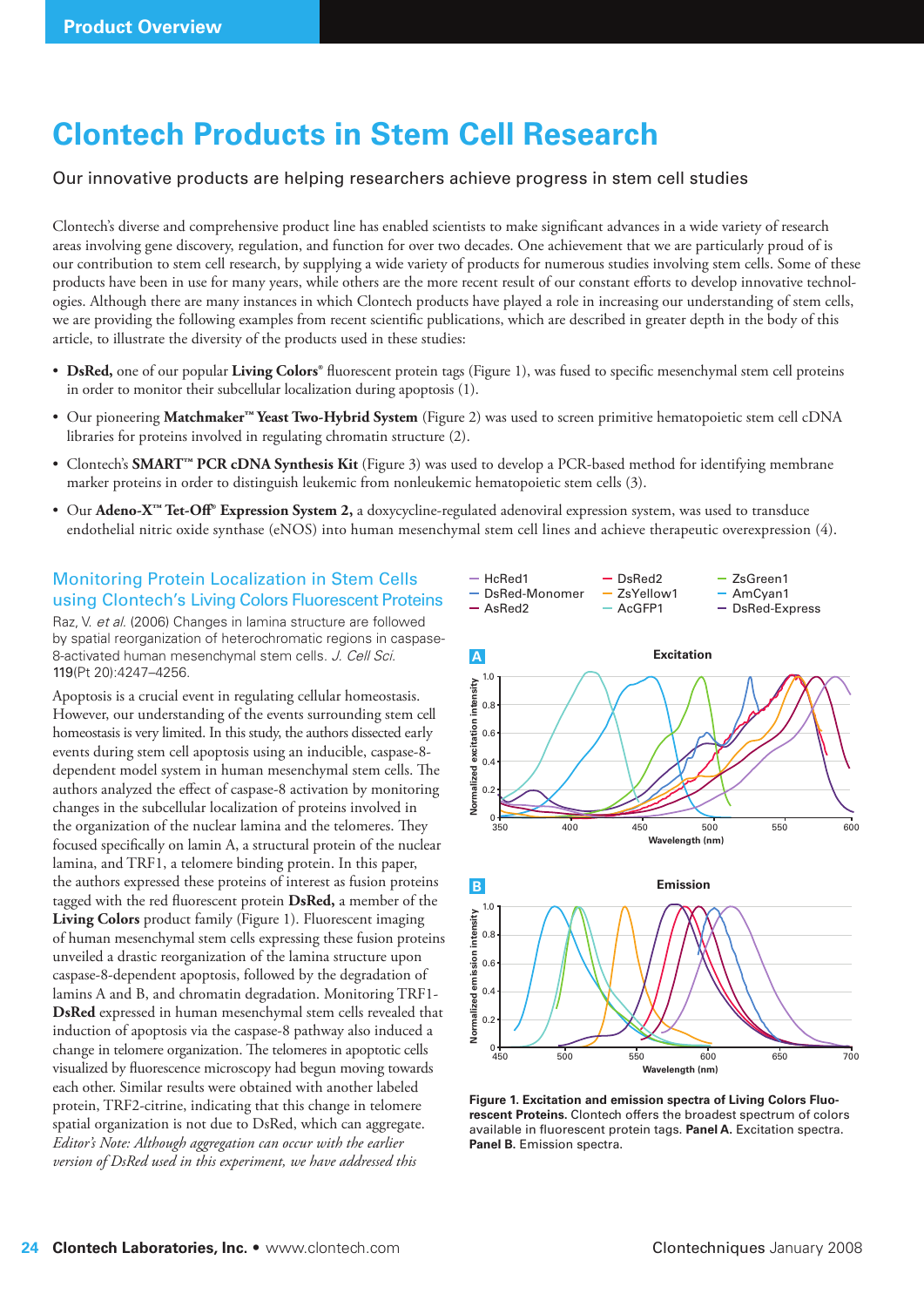## **Clontech Products in Stem Cell Research**…continued

*problem in later versions, such as DsRed2, DsRed-Monomer, and DsRed-Express.* The use of **DsRed** in this study provided a more detailed insight into the early rearrangement of the nuclear structure in apoptotic human mesenchymal stem cells.

## Identification of Stem Cell Regulatory Proteins using our Matchmaker Yeast Two-Hybrid System

Chagraoui, J. et al. (2006) E4F1: a novel candidate factor for mediating BMI1 function in primitive hematopoietic cells. Genes Dev. 20(15):2110–2120.

The authors studied the protein BMI1, a polycomb group (PcG) protein. This family of proteins, first discovered in fruit flies, can remodel chromatin in such a way that transcription factors cannot bind to promoter sequences in DNA. Mutations in the PcG genes have been associated with increased severity and invasiveness of cancer processes. PcG genes are essential for the proliferation of hematopoietic stem cells (HSC) and derivatives such as T and B cells. Since the role of BMI1, which is detected mainly in primitive human bone marrow cells, is most well-characterized with respect to HSC proliferation and self-renewal, identification of factors that mediate BMI1 function in HSC is important. In this study, the authors used Clontech's **Matchmaker Yeast Two-Hybrid System** (Figure 2) with BMI1 as the bait to screen a fetal cDNA library, enriched for primitive hematopoietic cells. The transcription factor E4F1 was identified as an interaction partner. The yeast two-hybrid assay was further used to define the interaction surfaces between BMI1 and E4F1. From their studies, the authors concluded that E4F1 is a key modulator of BMI1 activity in primitive hematopoietic stem cells.

### **Identification of Stem Cell Membrane Proteins** using our SMART PCR cDNA Synthesis Kit

Hosen, N. et al. (2007) CD96 is a leukemic stem cell-specific marker in human acute myeloid leukemia. Proc. Natl. Acad. Sci. USA 104(26):11008-11013.

Acute myeloid leukemia cannot be treated with standard chemotherapeutic methods because they do not eliminate leukemic stem cells (LSC), the self-renewing component of the disease. In order to find a cure that specifically targets those LSCs, it is first necessary to identify markers on the cell surface of LSCs that distinguish them from nonleukemic hematopoietic stem cells. Using a signal sequence trap PCR method combined with Clontech's **SMART PCR cDNA Synthesis Kit** (Figure 3), the authors were able to identify CD96 as a membrane marker protein for LSCs. The results indicate that LSCs can be distinguished from normal hematopoietic stem cells by the presence of CD96. This finding may open the door for a more specific therapy by targeting CD96 positive LSCs without harming normal hematopoietic stem cells.

#### **Noninteracting proteins**



**Interacting proteins activate transcription of reporter**